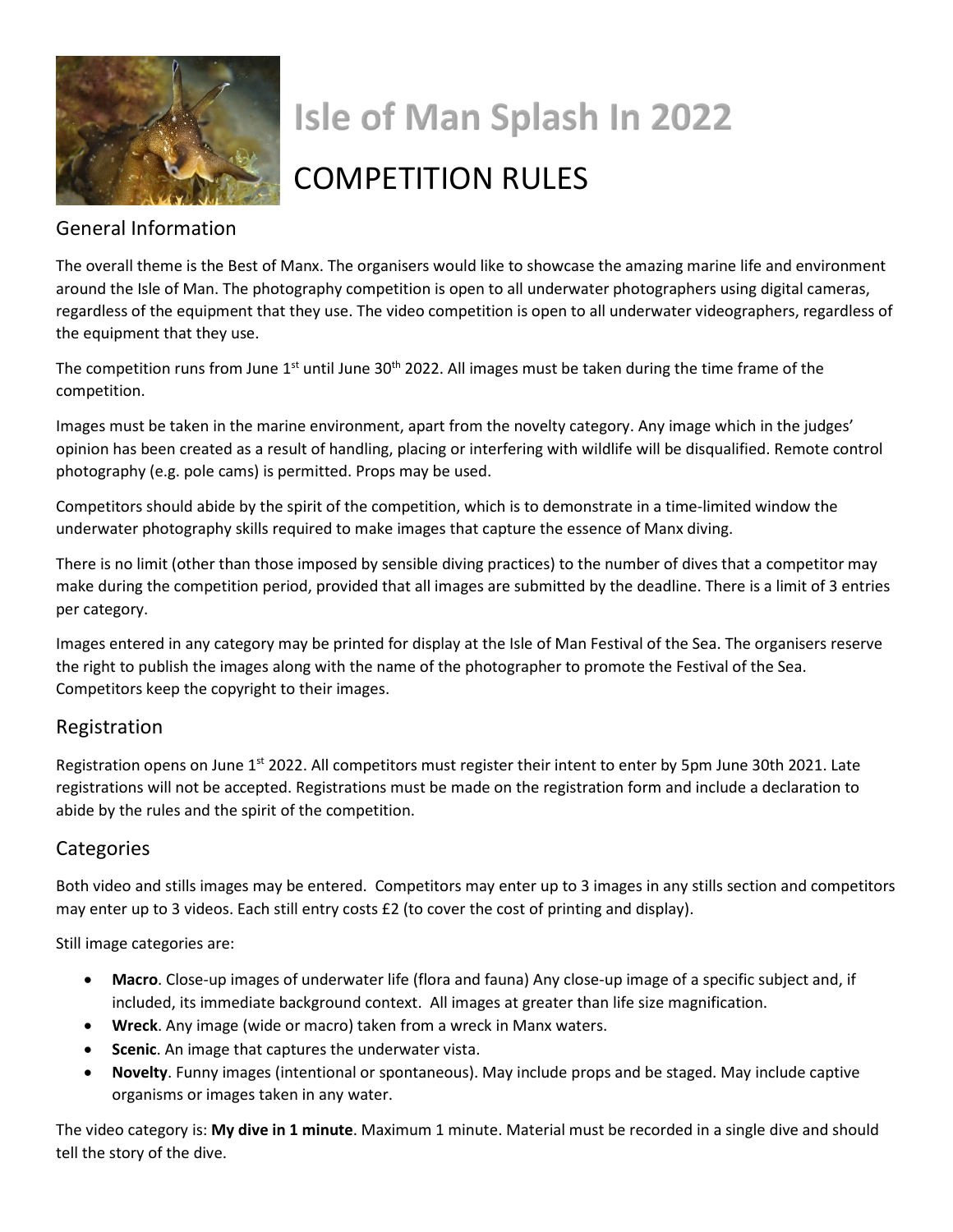#### Image manipulation

All automatic and manual in-camera processing is allowed. However, in-camera processing (i.e. changes made post image capture) should be consistent with the spirit of the competition; it should restore the image to what was observed underwater at shutter release.

Out-of-camera processing is permitted to the following extent:

- Cropping to improve composition.
- Global (whole image) adjustments that are judged to restore the colour and contrast observed at image capture are allowed and encouraged. This includes colour balance, exposure, contrast, tone, highlights and shadows, clarity, noise, vibrance, saturation and lens distortion corrections (including lens vignette corrections) or any similar global adjustment provided by any software package.
- Local adjustments that change specific parts of an image are not permitted, for example any type of cloning, including back-scatter removal, partial image blurring or artificial vignettes.

Videos may be edited freely. Music or ambient sound may be included.

#### Image Submission

The deadline for submission of images is 14.00 on  $3<sup>rd</sup>$  July 2022. All still images must be submitted as JPEG files. Photographers must have the original image, which they may be required to send to the organisers. All videos must be submitted as MP4 files. Videographers must have the original footage, which they may be required to send to the organisers. No watermarks on any submitted images or videos.

All submissions must be made in person to Discover Diving. Submissions must be made on a USB flash drive, hard-drive or optical disc. Files cannot be submitted remotely. Images will be copied by the organisers to be collated for the judging and awards.

#### File name format: [CATEGORY][IMAGENUMBER]\_ [FIRSTNAME][SURNAME]

All images must be submitted with an entry form which includes the name of the files being submitted and the category the submission is for. Entries must be paid for at the time of submission.

#### Awards of prizes

The judges' decisions are final, and no appeals are allowed.

Awards of prizes in each category will be made on Saturday 9<sup>th</sup> July at 7pm.

Tickets for the awards evening cost £10 each and include a fish and chip supper. Tickets must be ordered in advance and by July  $7<sup>th</sup>$  at the latest.

Prizes winner will be photographed accepting their prizes so that we can thank our sponsors. There is no cash prize equivalent.

Any competitor not attending the awards evening who wins a prize will be notified by email. The prize can be collected by arrangement from Discover Diving, where photos of the presentation will be taken.